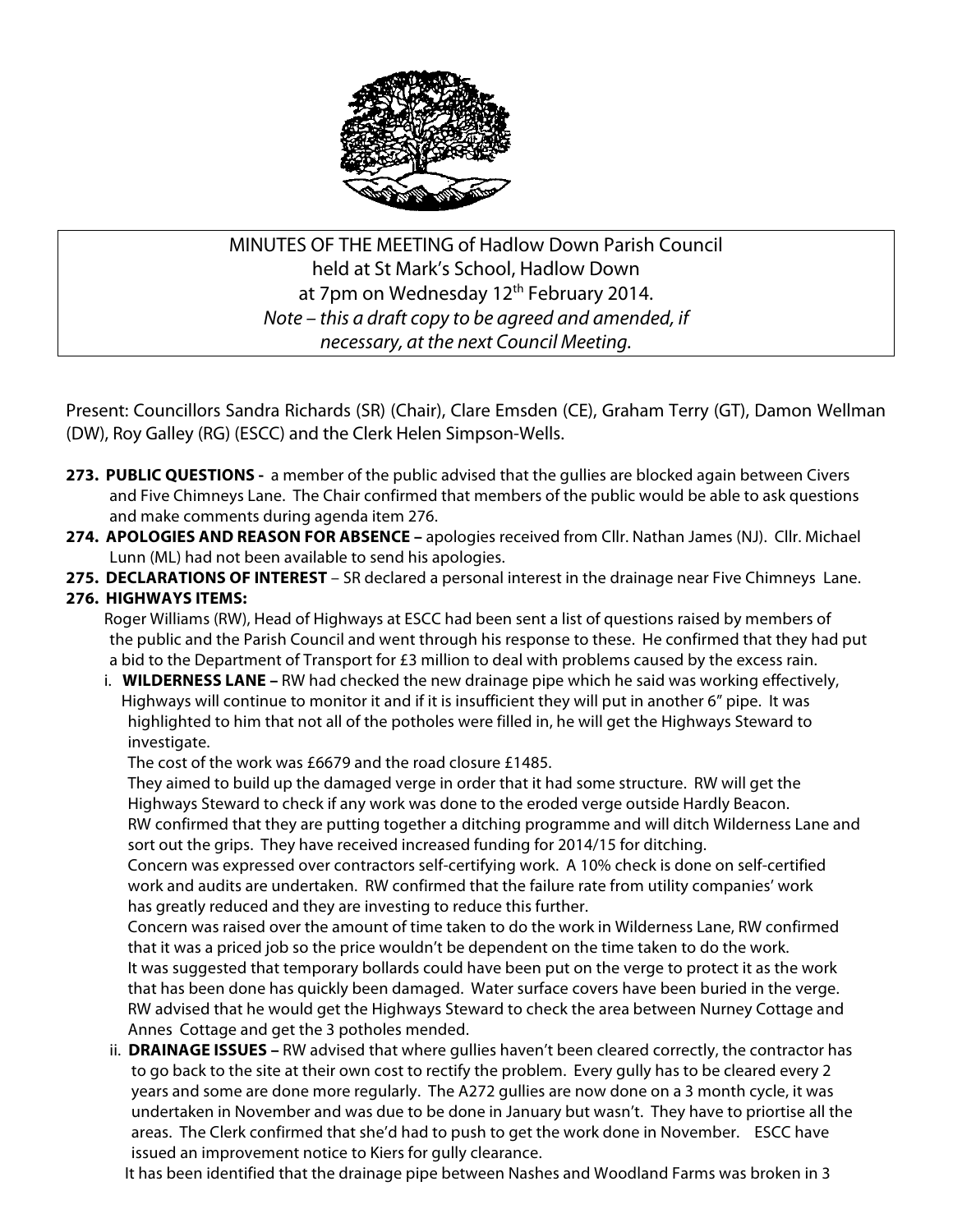places at the time of the water companies' work. Highways hope to replace the pipe soon and will recharge the water company for the work. RW will check if the investigation into the drainage problems went as far as Woodlands Farm.

 RW confirmed that the debris from inside the gully is removed and what is on top of the gully is put behind it. The contractor has been instructed to ensure that this is done correctly.

Concern had been raised about an internal report following the 1<sup>st</sup> January 2014 car accident. RW went through the criteria for assessing an area. He apologized that this had been assessed incorrectly and that the drainage work was delayed as they already had roadworks in Buxted, however that work was overnight and shouldn't have therefore caused a problem for work to also be undertaken on drainage in Hadlow Down. They are awaiting the polices report on the accidents and will act upon it.

 RW confirmed that it costs them £6 per metre to do ditching work when they leave the risings on site and £11.31 per metre when the risings are taken away. Landowners have a duty to maintain their water courses.

 RW advised that they will do further investigation regarding the drainage near Woodlands Farm and will fix the problem. He will confirm the date to the resident when the work will be done. Concern was raised over gullies that have been missed and have grassed over. RW to investigate about the blocked gully on Waghorns Lane at the junction of Brick Kiln Lane and the 5 gullies where grass has grown over them in Waghorns Lane. These have already been reported by the Clerk. RW will send the Clerk a map of the gullies with their co-ordinates and details of when work has been undertaken on them. It was suggested that a similar map be given to all Councils.

 RW was advised that the gullies between Five Chimneys Lane and Nashes Farm are getting blocked every few weeks. RW advised that they will be changing the gullies to the normal slotted ones which should help with drainage, he will confirm the date for this with the Clerk. They have £3.5 million to spend on drainage next year and are aware of the issues on the A272 and will deal with them.

iii. **HASTINGFORD LANE –** RW confirmed that the section of road from the junction with Five Chimneys Lane to Hastingford Farm will be overlaid with HRA on  $27<sup>th</sup>$  May 2014. The Clerk asked for confirmation that this wouldn't later be cancelled and RW confirmed that it wouldn't be. Cabinet have also given Highways department £10 million to spend on unclassified roads. Concerns were raised over a section of the edge of the carriageway that has eroded and that when a complaint was made about the potholes last year they weren't considered 'bad enough'. RW advised that they are changing the way potholes are classified and the timescale to get them mended, they will be receiving additional funding and will action potholes from 1<sup>st</sup> April 2014 within 28 days. RW confirmed that the pothole in Wilderness Lane was being redone and that the gang who originally did

the work will no longer be working for Highways department.

iv. **GENERAL HIGHWAYS CONCERNS –** RW confirmed that rural lanes are inspected annually and major roads monthly and they have to priortise all work.

 68,000 pothole repairs were undertaken last year. If the pothole reoccurs it should be reported to Highways in order that the contractor can re-do it at their own cost. Pothole repairs are guaranteed for 1 year.

 Kiers have produced an improvement plan and have 3 months to improve the standard of their work, if this doesn't happen ESCC can employ another contractor. Kier's contract expires in 2015 when companies will be invited to tender for the new contract. Subcontractors' contracts are constantly updated. ESCC review their policies and are currently looking at a severe weather policy.

 Concern was raised over the height of manhole covers after repairs or resurfacing work. RW confirmed that work is guaranteed for 1 year and the resurfacing for 10 years. The problems with the A267 at Five Ashes were highlighted, RW confirmed that the water problems there could not have been foreseen and that the contractor would be re-doing the surface at their own cost.

 It was highlighted that when ditches are cleared the debris is often placed next to the ditch but then gets washed straight back into the ditch. RW advised that he is negotiating a new rate with the contractor for where the debris needs to be removed.

 RW advised that his staff work very hard and are often working in difficult circumstances. Concern was expressed by the Parish Council over the number of large vehicles using Hastingford and School Lanes. They had written to Coppards but had received no response.

RW felt that self-certification of work is on the whole successful, there is however some areas where